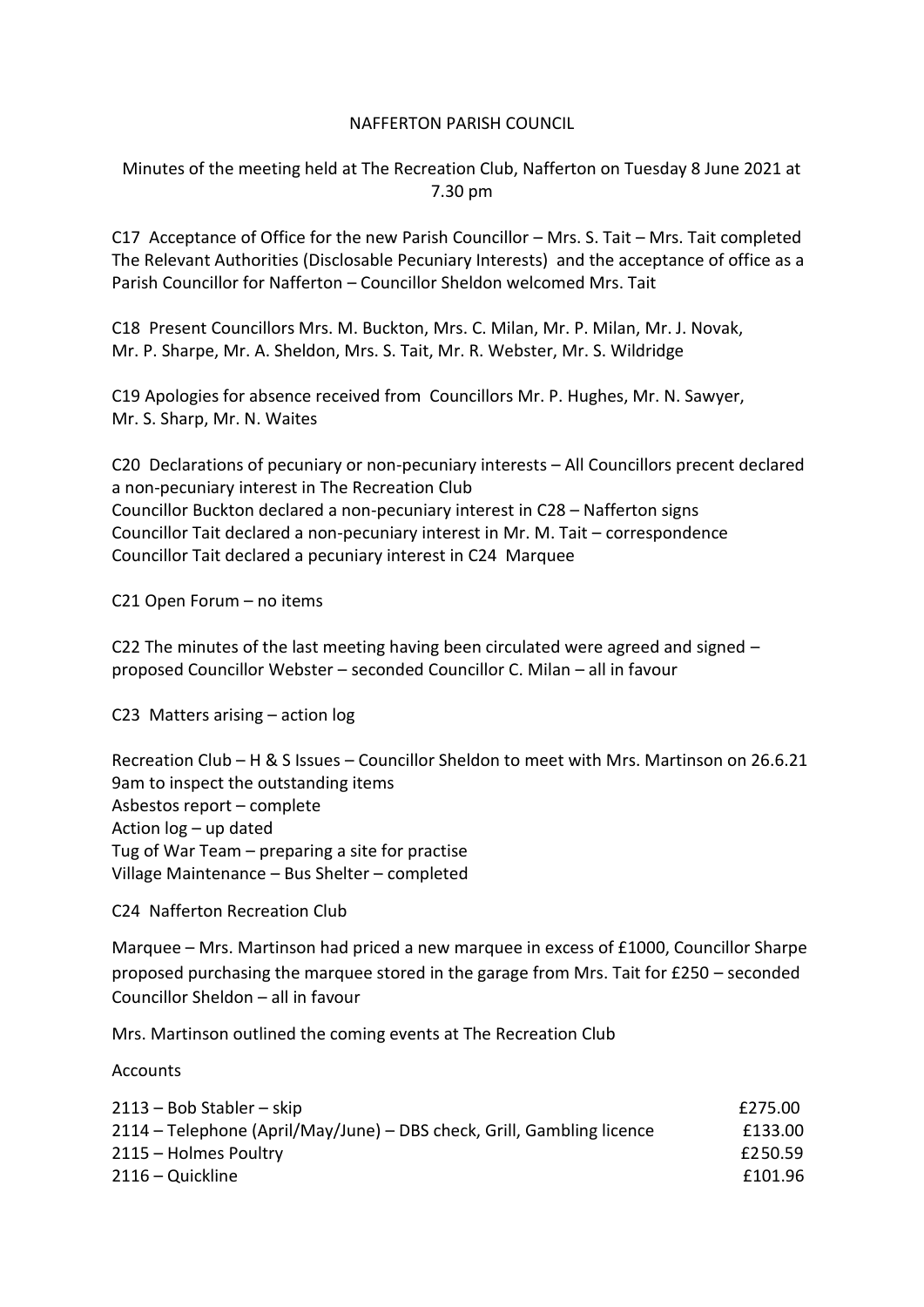| $2117 - S.$ Tait - Marquee           | £250.00  |
|--------------------------------------|----------|
| 2118 - Above & Beyond - plumber      | £4000.00 |
| 2119 - MKM - kitchen                 | £2091.56 |
| $2120 - C.$ Foreman - hedgecutting   | £90.00   |
| $2121 -$ Eling – fuel                | £53.60   |
| 2122 – Cherrys – strimmer and spares | £421.35  |

C25 The Mere – all in order

C26 Flooding/Drainage Report – all in order

C27 Planning

Mr. M. Tait – re Westend Fall development – forward to County Councillors

21/01905/TCA – Nafferton Conservation Area – Remove 1 Cherry tree due to the tree dominating the driveway and has suffered significant root damage when the property was built with one of the main anchor roots being completely severed which puts the tree at risk from wind throw and concerns regarding the stability of the tree as surface roots are becoming problematic to both the driveway, fencing and pathways and the tree also interferes with phone services entering two properties from the adjacent telephone pylon – 75 Westgate Meadows, Nafferton – Councillor Webster proposed that the Parish Council should adopt a policy that any trees removed should be replace with something suitable for the area – seconded Councillor Wildridge – all in favour

## C28 Correspondence

Sweeping the cycle track – requested ERYC to sweep – also request grass to be cut Mrs. J. Towers – Climate Emergency – Councillor Sheldon had attended the latest meeting and reported to the PC – Councillor Webster proposed that Councillor Sheldon should be elected as the PC representative for the Climate Emergency Group – seconded Councillor Novak – all in favour See C27 – planning

Electric points for charging electric vehicles at the Recreation Club – Mrs. Martinson to make enquiries

## East Riding of Yorkshire Council

Annual Town & Parish Council Planning Liaison Meetings – noted/filed Draft Local Plan Consultation – discussed Nafferton Signs – discussed – PC to submit an item re agricultural vehicles during the harvest season in the Nafferton Newsletter Tackling Anti Social Behaviour – noted/filed Safe & Sound Grant – web site